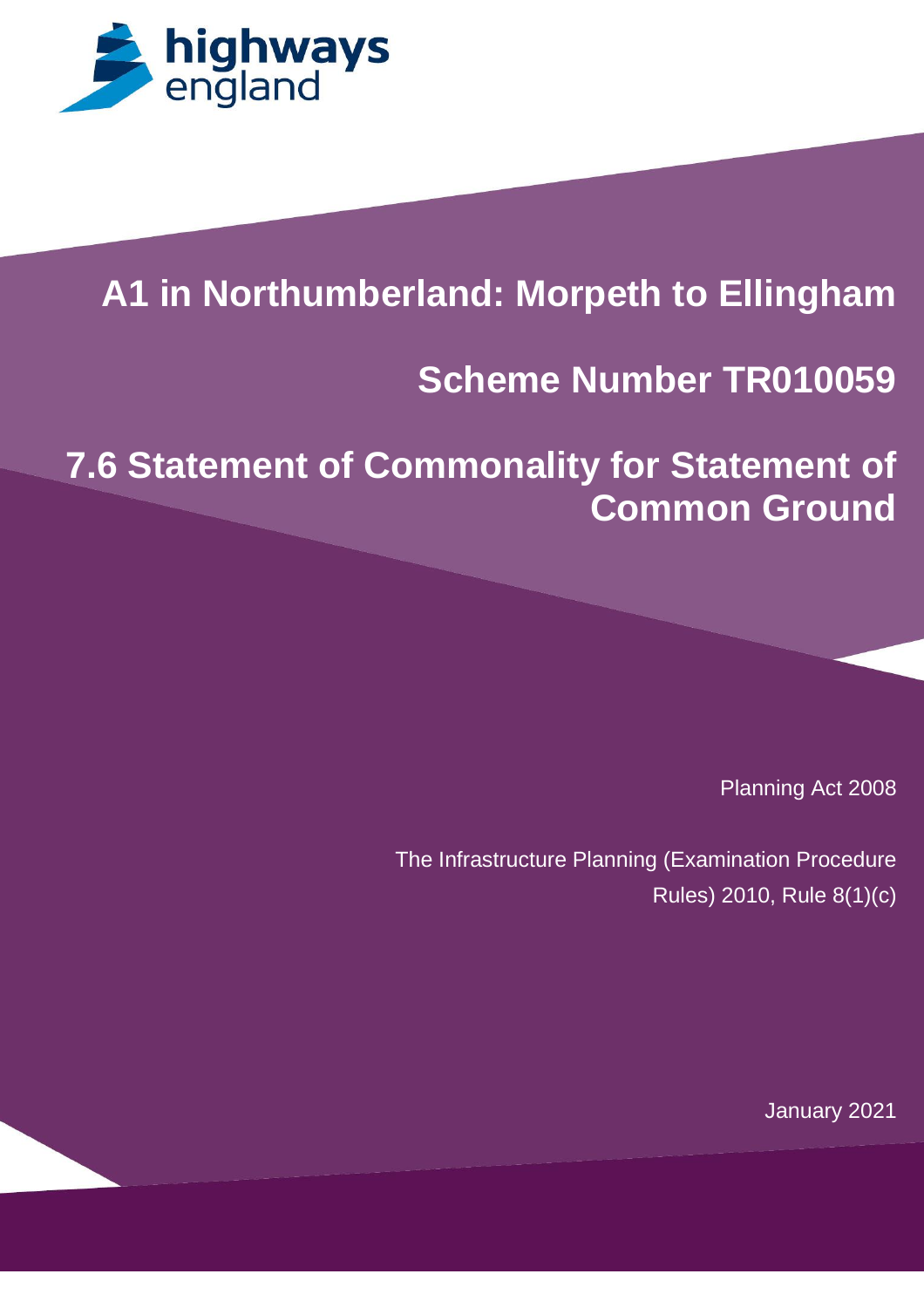Infrastructure Planning

Planning Act 2008

### **The Infrastructure Planning (Examination Procedure Rules) 2010**

The A1 in Northumberland: Morpeth to Ellingham

Development Consent Order 20[ ]

# **STATEMENT OF COMMONALITY FOR STATEMENTS OF COMMON GROUND**

| <b>Regulation Number:</b>           | Rule 8 (1) (c)                             |
|-------------------------------------|--------------------------------------------|
| <b>Planning Inspectorate Scheme</b> | TR010059                                   |
| <b>Reference</b>                    |                                            |
| Author:                             | A1 in Northumberland: Morpeth to Ellingham |
|                                     | Project Team, Highways England             |

| <b>Version</b> | <b>Date</b>  | <b>Status of Version</b> |
|----------------|--------------|--------------------------|
|                | January 2021 | Deadline 1 Version       |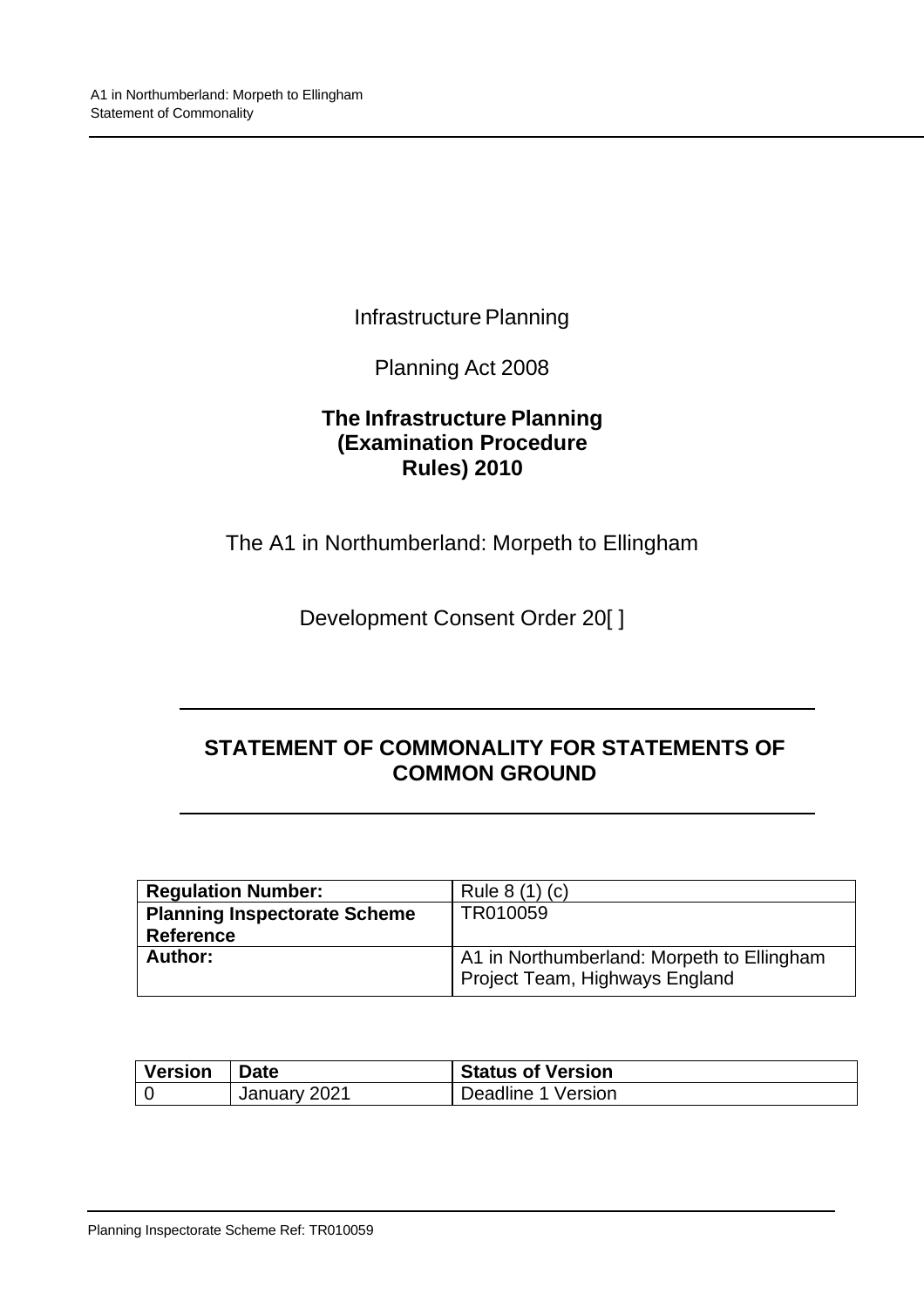

#### **STATEMENT OF COMMONALITY FOR THE STATEMENTS OF COMMON GROUND**

**This Statement of Commonality for the Statements of Common Ground has been prepared and agreed by (1) Highways England Company Limited** 

**Signed……………………………………. [NAME] Project Manager on behalf of Highways England Date:**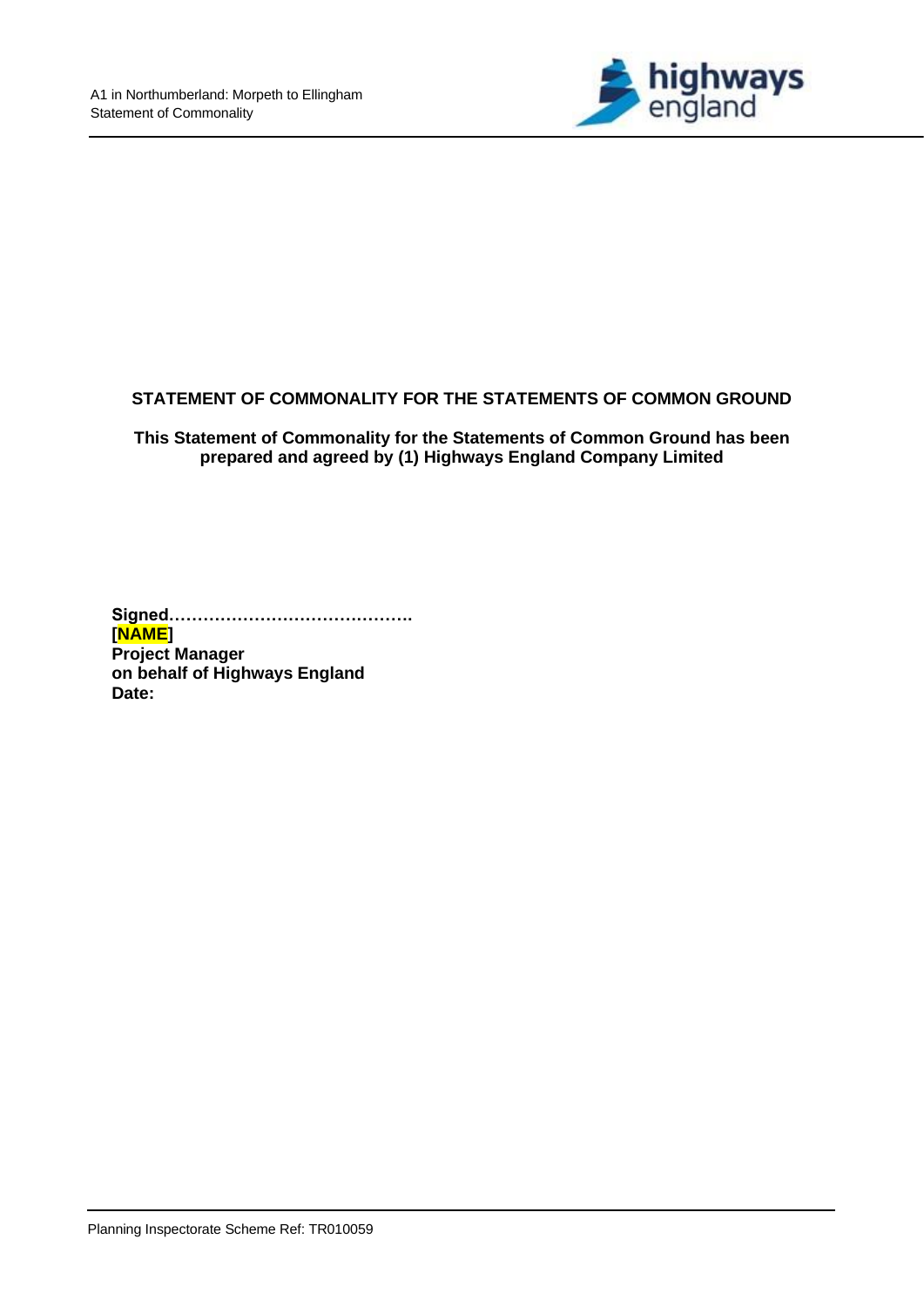

# **CONTENTS**

| 1            |                                            |  |
|--------------|--------------------------------------------|--|
| 1.1          |                                            |  |
| $\mathbf{2}$ | STRUCTURE OF STATEMENTS OF COMMON GROUND 2 |  |
| 3            |                                            |  |
| 4            |                                            |  |
| 5            |                                            |  |
| 6            |                                            |  |
|              |                                            |  |
|              |                                            |  |
|              |                                            |  |
|              |                                            |  |
|              |                                            |  |
|              |                                            |  |
|              |                                            |  |
|              |                                            |  |
|              |                                            |  |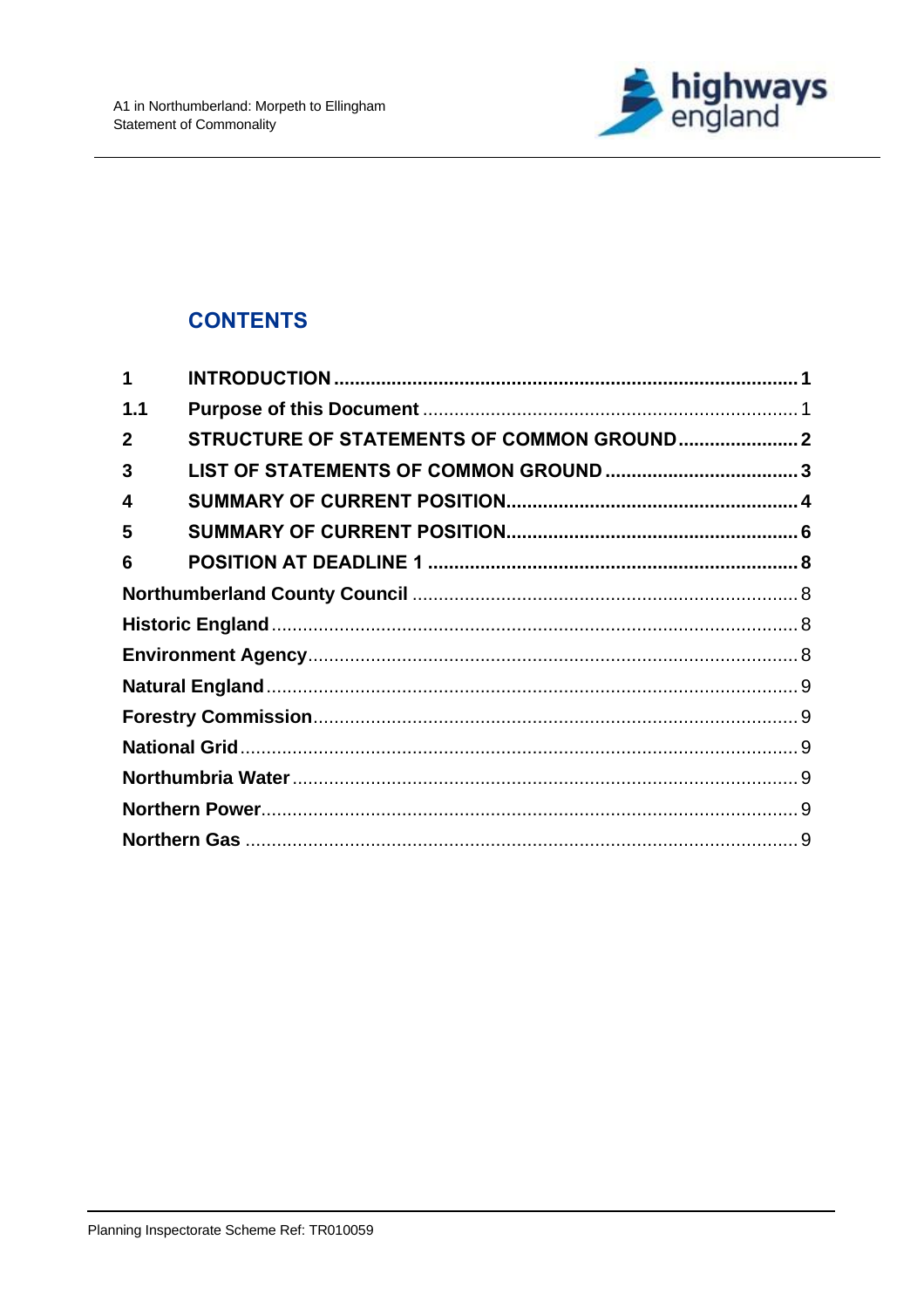

# <span id="page-4-0"></span>**1 INTRODUCTION**

#### <span id="page-4-1"></span>**1.1 Purpose of this Document**

- 1.1.1 This Statement of Commonality for Statements of Common Ground (this "Statement") relates to an application made by Highways England (the "Applicant") on 7 July 2020 to the Secretary of State for Transport via the Planning Inspectorate (the "Inspectorate") under section 37 of the Planning Act 2008 (the "2008 Act") for a Development Consent Order (DCO). If made, the DCO would grant consent for A1 in Northumberland, Morpeth to Ellingham (the "Scheme"). The application was accepted for examination by the Inspectorate on 4 August 2020.
- 1.1.2 The Scheme is formed of two parts as follows: A1 Morpeth to Felton (Part A) and A1 Alnwick to Ellingham (Part B). A detailed description of the Scheme can be found in **Chapter 2: The Scheme** of the Environmental Statement (ES) [**APP-037**].
- 1.1.3 This Statement has been prepared to provide the Examining Authority (ExA) with the current position on Statements of Common Ground (SoCG) between the Applicant and prescribed consultees, statutory undertakers and interested parties ("other parties") in relation to the Scheme.
- 1.1.4 This Statement also provides a position on the commonality on specific points between SoCGs at the first deadline on 12 January 2021.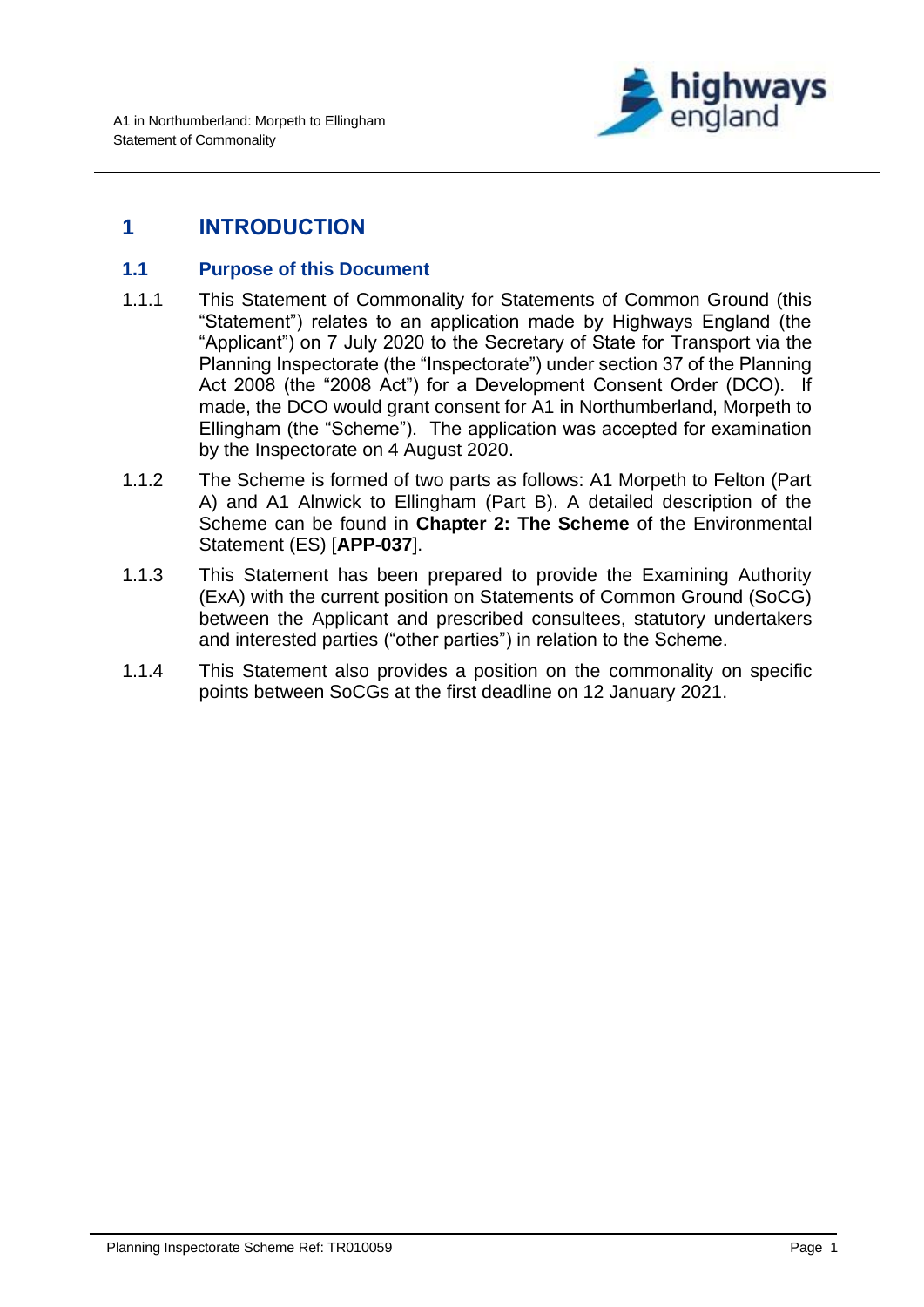

### <span id="page-5-0"></span>**2 STRUCTURE OF STATEMENTS OF COMMON GROUND**

- 2.1.1 To ensure consistency in the approach taken to documenting matters agreed, matters subject to further negotiation or matters not agreed, each of the SoCG adopted a standard format in order to provide clarity to other parties and ultimately the ExA.
- 2.1.2 Each SoCG has the following structure:
	- Section 1: introduces the SoCG and a description of its purpose;
	- Section 2: states the engagement that has occurred between the Applicant and other Party;
	- Section 3: sets out any issues that have arisen, reporting on the status of each issue, i.e. whether it is agreed, still under discussion or not agreed, and any remaining actions.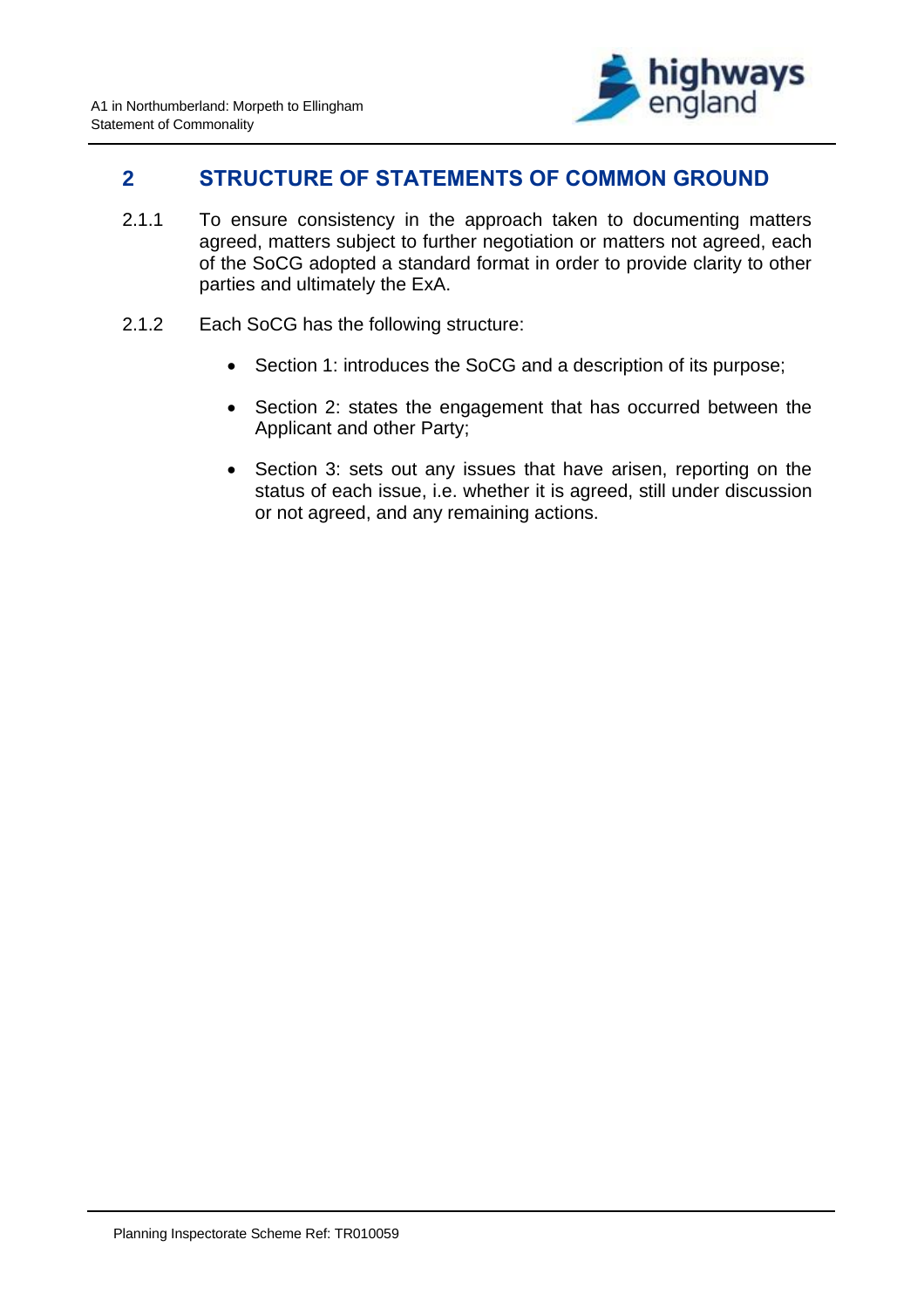

### <span id="page-6-0"></span>**3 LIST OF STATEMENTS OF COMMON GROUND**

- 3.1.1 The Applicant has prepared SoCG with a number of other parties it considers beneficial to do so with during the preparation of the DCO application.
- 3.1.2 The parties which the Applicant has prepared SoCG with are listed in Table 3.1 below. Further detail about the current position of each SoCG can be found at Chapter 4, Table 4.1 of this Statement.

#### **Table 3.1 - List of SoCGs**

| <b>Stakeholder</b>            |
|-------------------------------|
| <b>Local Authorities</b>      |
| Northumberland County Council |
| <b>Prescribed Consultees</b>  |
| <b>Historic England</b>       |
| <b>Environment Agency</b>     |
| <b>Natural England</b>        |
| <b>Forestry Commission</b>    |
| The Woodland Trust            |

3.1.3 SoCG with further specific parties were also requested by the ExA through the Rule 6 letter dated 19th November 2020. These include the following Statutory Undertakers: National Grid; Northumbrian Water; Northern Power; and Northern Gas Networks. SoCGs with these Statutory Undertakers are being prepared for deadline two, and progress will be recorded in the next iteration of the Statement of Commonality.

#### **The Woodland Trust**

- 3.1.4 The Woodland Trust confirmed by an email dated 12/01/20 from Jack Taylor (Lead Campaigner for the Trust) that: "*the Trust is unable to participate in any Statement of Common Ground agreements for road schemes. As we are currently considering both our internal and external position on involvement with transport schemes, we have put in place a moratorium on partaking in any such agreements*."
- 3.1.5 As such no further work is proposed on the Woodland Trust SOCG.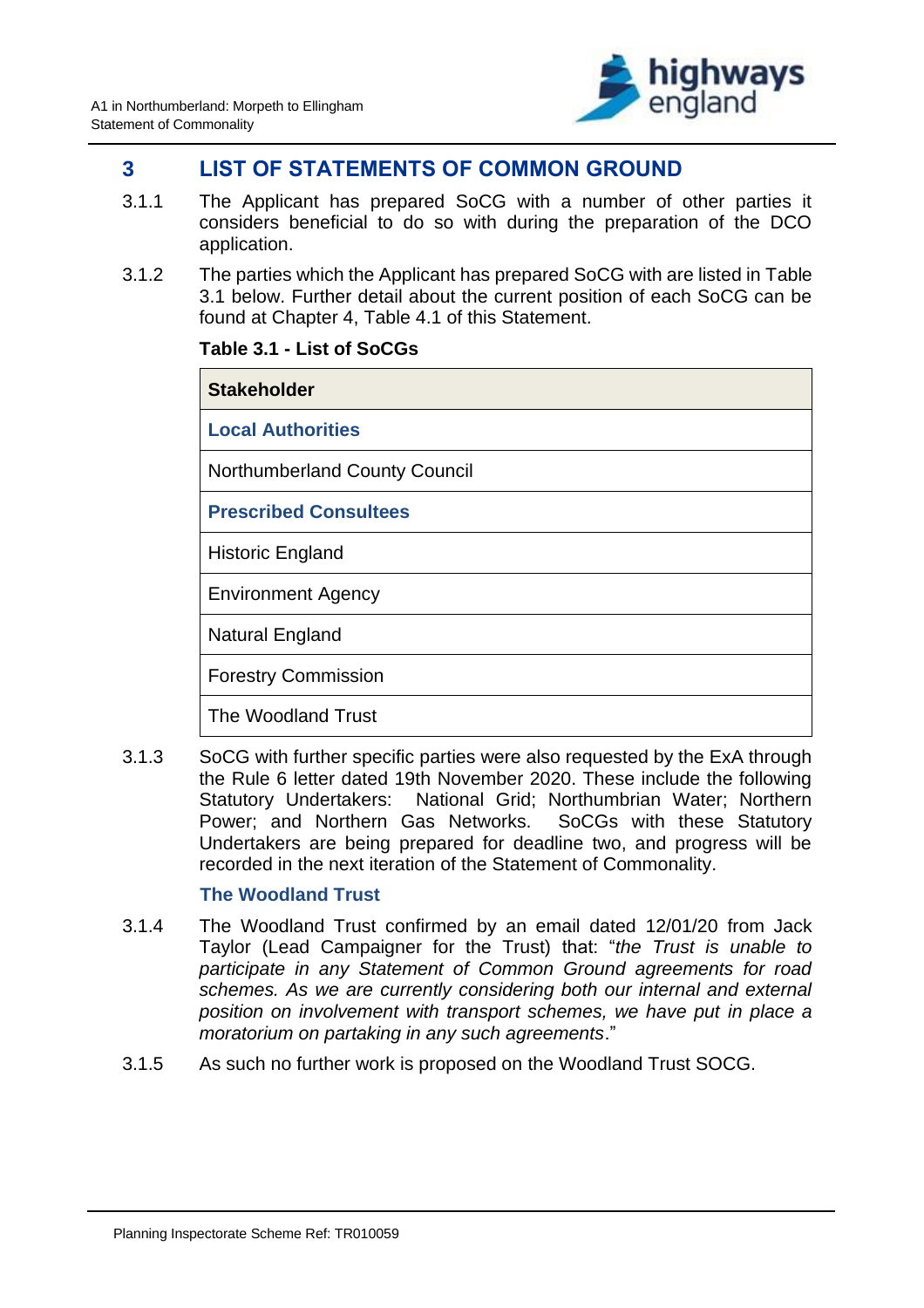

### <span id="page-7-0"></span>**4 SUMMARY OF CURRENT POSITION**

- 4.1.1 This section provides the position of each SoCG as at January 2021. As final versions of the SoCGs are agreed as the DCO Examination progresses, they will be submitted alongside this Statement.
- 4.1.2 Table 4.1 below provides a high level position and where necessary includes further detail to aid understanding of the ExA. The high level positions used in the table are:
	- Final Signed SoCG all matters agreed The final SoCG has been signed by both parties and all matters are agreed.
	- Final Signed SoCG with matters outstanding The final SoCG has been signed by both parties, and there remain matters outstanding that the Applicant and the other party agree will not be resolved during the Examination.
	- SoCG in draft The SoCG has been drafted by the Applicant, it has been shared with the other party and comments have been provided. Discussion is ongoing to reach a 'Final Signed SoCG all matters agreed' or 'Final Signed SoCG with matters outstanding'.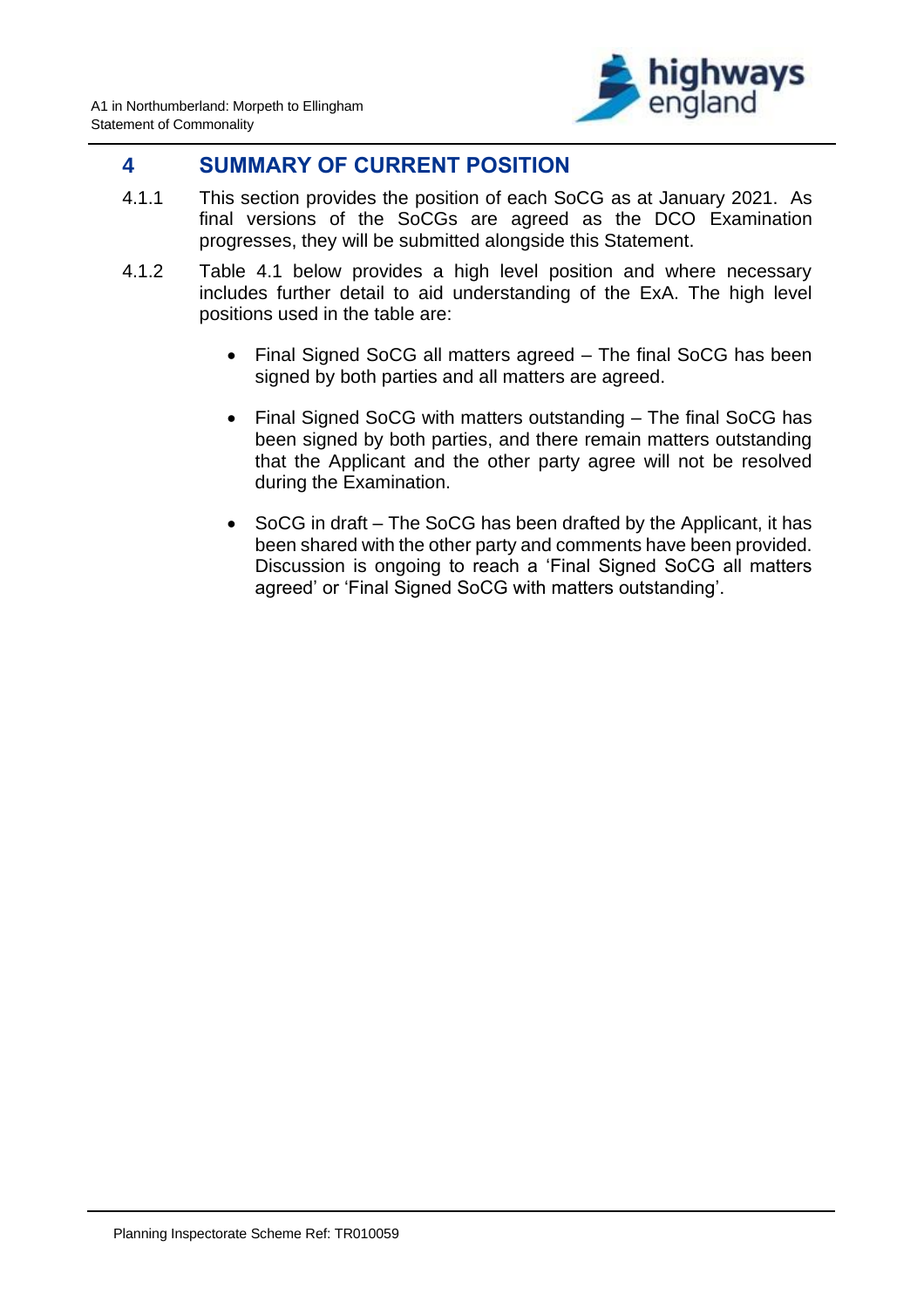$\overline{a}$ 



# **Table 4.1 – SoCGs High Level Position**

| Doc Ref                      | <b>Party</b>                         | Position<br>Deadline 1                                                        | $\sim$<br>Position<br>Deadline | S<br>Position<br>Deadline | Position<br>Deadline 4 | 5<br>Position<br>Deadline! | $\bullet$<br>Position<br>Deadline | $\overline{ }$<br>Position<br>Deadline | $\infty$<br>Position<br>Deadline | ၜ<br>Position<br>Deadline 9 | $\overline{\phantom{0}}$<br>Position<br>Deadline | Position<br>Deadline |
|------------------------------|--------------------------------------|-------------------------------------------------------------------------------|--------------------------------|---------------------------|------------------------|----------------------------|-----------------------------------|----------------------------------------|----------------------------------|-----------------------------|--------------------------------------------------|----------------------|
| <b>Local Authority</b>       |                                      |                                                                               |                                |                           |                        |                            |                                   |                                        |                                  |                             |                                                  |                      |
| <b>7.6A</b>                  | <b>Northumberland County Council</b> | SoCG in draft                                                                 |                                |                           |                        |                            |                                   |                                        |                                  |                             |                                                  |                      |
| <b>Prescribed Consultees</b> |                                      |                                                                               |                                |                           |                        |                            |                                   |                                        |                                  |                             |                                                  |                      |
| <b>7.6B</b>                  | <b>Environment Agency</b>            | SoCG under preparation, will look to<br>submit initial version at Deadline 2. |                                |                           |                        |                            |                                   |                                        |                                  |                             |                                                  |                      |
| <b>7.6C</b>                  | <b>Natural England</b>               | SoCG in draft                                                                 |                                |                           |                        |                            |                                   |                                        |                                  |                             |                                                  |                      |
| <b>7.6D</b>                  | <b>Historic England</b>              | SoCG in draft                                                                 |                                |                           |                        |                            |                                   |                                        |                                  |                             |                                                  |                      |
| 7.6E                         | <b>Forestry Commission</b>           | SoCG in draft                                                                 |                                |                           |                        |                            |                                   |                                        |                                  |                             |                                                  |                      |
| <b>7.6G</b>                  | <b>National Grid</b>                 | SoCG under preparation, will look to<br>submit initial version at Deadline 2. |                                |                           |                        |                            |                                   |                                        |                                  |                             |                                                  |                      |
| <b>7.6H</b>                  | <b>Northumbrian Water</b>            | SoCG under preparation, will look to<br>submit initial version at Deadline 2. |                                |                           |                        |                            |                                   |                                        |                                  |                             |                                                  |                      |
| <b>7.61</b>                  | <b>Northern Power</b>                | SoCG under preparation, will look to<br>submit initial version at Deadline 2. |                                |                           |                        |                            | Page 5                            |                                        |                                  |                             |                                                  |                      |
| 7.6J                         | <b>Northern Gas Networks</b>         | SoCG under preparation, will look to<br>submit initial version at Deadline 2. |                                |                           |                        |                            |                                   |                                        |                                  |                             |                                                  |                      |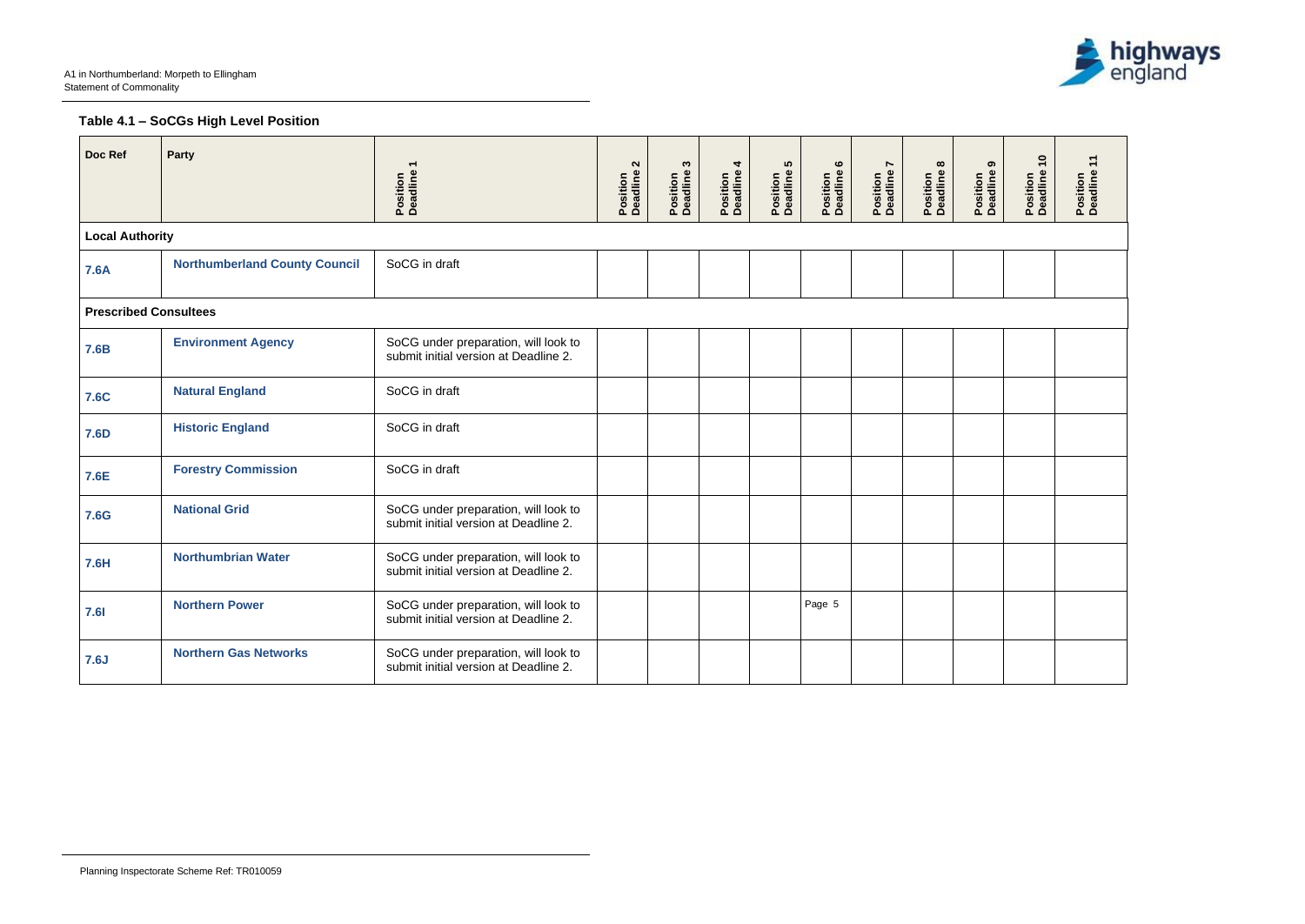

## <span id="page-9-0"></span>**5 SUMMARY OF CURRENT POSITION**

- 5.1.1 This section of the Statement provides a summary of principal issues covered in the SoCG and demonstrates where there is commonality in the topics or matters.
- 5.1.2 The table is presented in such a way to show topics covered within the various SoCG and how these are relevant to each other party and a position for each topic as follows:

| Matter agreed                        |
|--------------------------------------|
| Matter subject to further discussion |
| Matter not agreed                    |

- 5.1.3 Where a matter is not relevant to the other party, it is not included within the SoCG and therefore not covered in Table 5.1 and shown as a blank.
- 5.1.4 SoCG with further specific parties were also requested by the ExA through the Rule 6 letter dated 19th November 2020. These include the following Statutory Undertakers: National Grid; Northumbrian Water; Northern Power; and Northern Gas Networks. SoCGs with these Statutory Undertakers are being prepared for deadline two, and progress will be recorded in the next iteration of the Statement of Commonality.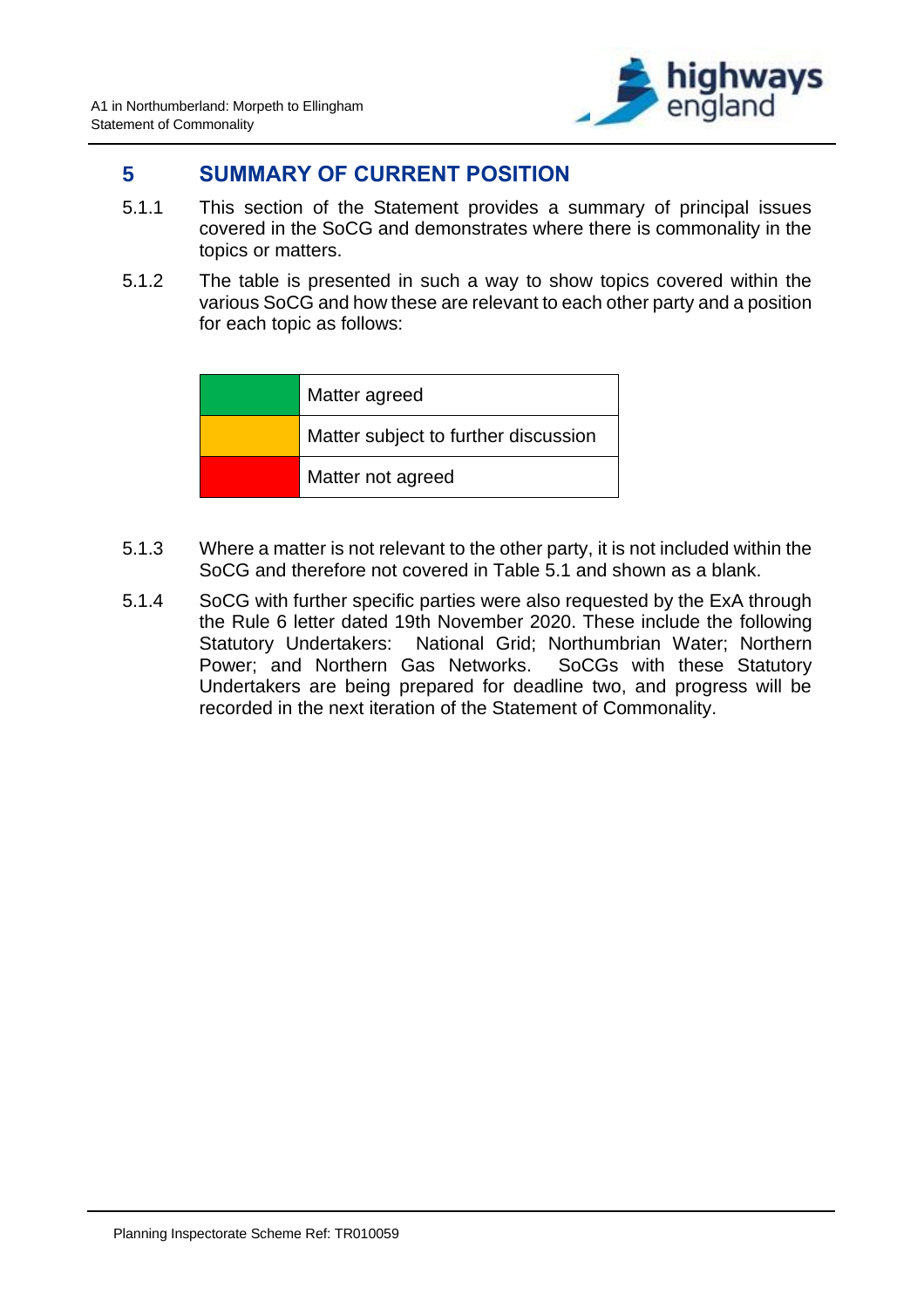Page 7



# **Table 5.1 Table of Commonality at Deadline 1**

|                    |                                                | <b>Topics</b>                                           |                                             |                                    |                                                     |                                      |                                |                                       |                           |                               |                                 |                                                                        |                                  |                                                      |                                    |                          |                                         |                                        |
|--------------------|------------------------------------------------|---------------------------------------------------------|---------------------------------------------|------------------------------------|-----------------------------------------------------|--------------------------------------|--------------------------------|---------------------------------------|---------------------------|-------------------------------|---------------------------------|------------------------------------------------------------------------|----------------------------------|------------------------------------------------------|------------------------------------|--------------------------|-----------------------------------------|----------------------------------------|
| Ref<br><b>SoCG</b> | Party                                          | Order<br>onsent<br>$\overline{O}$<br><b>Development</b> | sessment<br>ဖာ<br>⋖<br>Environmental Impact | emissions<br>and<br>Quality<br>Air | and nature conservation<br>ecology<br>Biodiversity, | effects<br>social<br>and<br>Economic | Environment<br><b>Historic</b> | effects<br>visual<br>and<br>Landscape | vibration<br>and<br>Noise | and transportation<br>Traffic | Considerations<br>Belt<br>Green | Environmental<br>Construction<br>Outline Constructi<br>Management Plan | <b>Water Environment Effects</b> | compliance<br><b>Directive</b><br>Framework<br>Water | Flooding<br>and<br><b>Drainage</b> | permits<br>Environmental | assets<br>on heritage<br><b>Effects</b> | applications<br>$\mathbf{d}$<br>Licens |
| <b>7.6A</b>        | <b>Northumberland County</b><br><b>Council</b> |                                                         |                                             |                                    |                                                     |                                      |                                |                                       |                           |                               |                                 |                                                                        |                                  |                                                      |                                    |                          |                                         |                                        |
| <b>7.6C</b>        | <b>Natural England</b>                         |                                                         |                                             |                                    |                                                     |                                      |                                |                                       |                           |                               |                                 |                                                                        |                                  |                                                      |                                    |                          |                                         |                                        |
| <b>7.6D</b>        | <b>Historic England</b>                        |                                                         |                                             |                                    |                                                     |                                      |                                |                                       |                           |                               |                                 |                                                                        |                                  |                                                      |                                    |                          |                                         |                                        |
| 7.6E               | <b>Forestry Commission</b>                     |                                                         |                                             |                                    |                                                     |                                      |                                |                                       |                           |                               |                                 |                                                                        |                                  |                                                      |                                    |                          |                                         |                                        |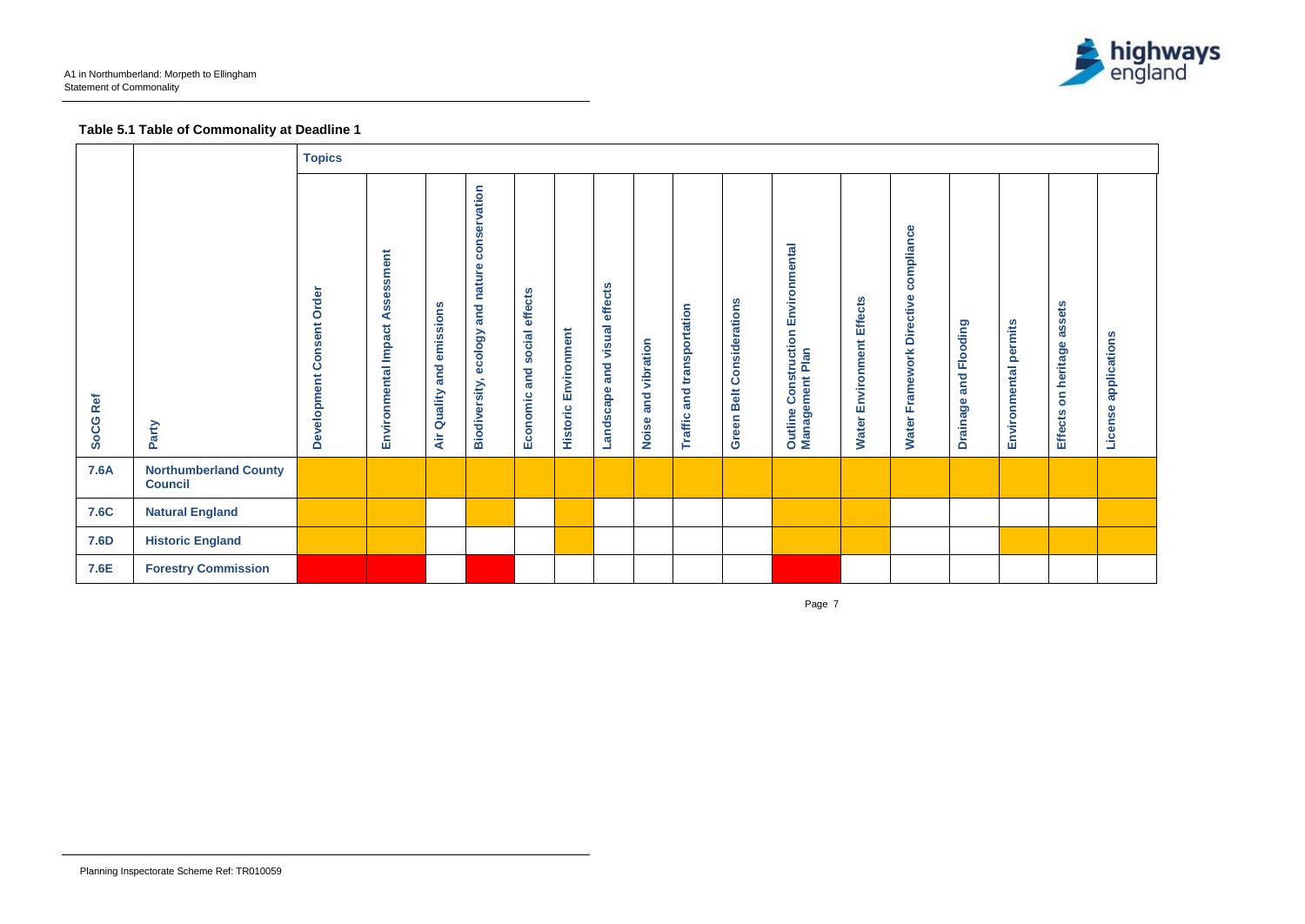

## <span id="page-11-0"></span>**6 POSITION AT DEADLINE 1**

6.1.1 This section provides a summary of the current position at Deadline 1 between the Applicant and each party. This section provides the ExA with a summary. The individual SoCGs should be referred to for the full detail on specific matters.

#### **Northumberland County Council**

- <span id="page-11-1"></span>6.1.2 The position of Northumberland County Council at Deadline 1 is currently Under Discussion.
- 6.1.3 A number of meetings have been held and there is a broad measure of agreement that the Scheme is supported in planning policy and that, subject to an assessment of the impacts of the Scheme on the environment, should be approved.
- 6.1.4 The following principal matters remain Under Discussion between NCC and the applicant:
	- Discussions over the landscape and visual impacts of the Scheme;
	- Measures to mitigate the impacts of the Scheme on the local road network, including discussions over the future of the de-trunked section of the A1;
	- There is an ongoing dialogue with NCC over the surface water plans.

### **Historic England**

- <span id="page-11-2"></span>6.1.5 Discussions are underway with Historic England over the impacts of the Scheme on identified heritage assets. There is one Scheduled Monument (Felton Old Bridge, also Grade II\* Listed Buildings), one Grade I (Church of St. Michael's and all Angels) and two Grade II\* Listed Buildings (Greenhouse and Bockenfield Farmhouse) within 1km of the Scheme identified for assessment.
- 6.1.6 There is an initial agreement that the assessments appropriately consider relevant legislation and policy and that the scope and methodology adopted for the baseline cultural heritage assessment of the potential impacts is appropriate and follows standards and guidance.
- 6.1.7 There are no principal matters outstanding between Natural England and the Applicant. The matters remaining subject to further discussion relate primarily to consultation on the Outline CEMP [APP-7.3].

### **Environment Agency**

<span id="page-11-3"></span>6.1.8 The position of the Environment Agency at Deadline 1 is currently Under Discussion. Discussions regarding issues related to the Outline CEMP [APP-7.3] itself have not yet taken place. Initial version to be submitted at Deadline 2.